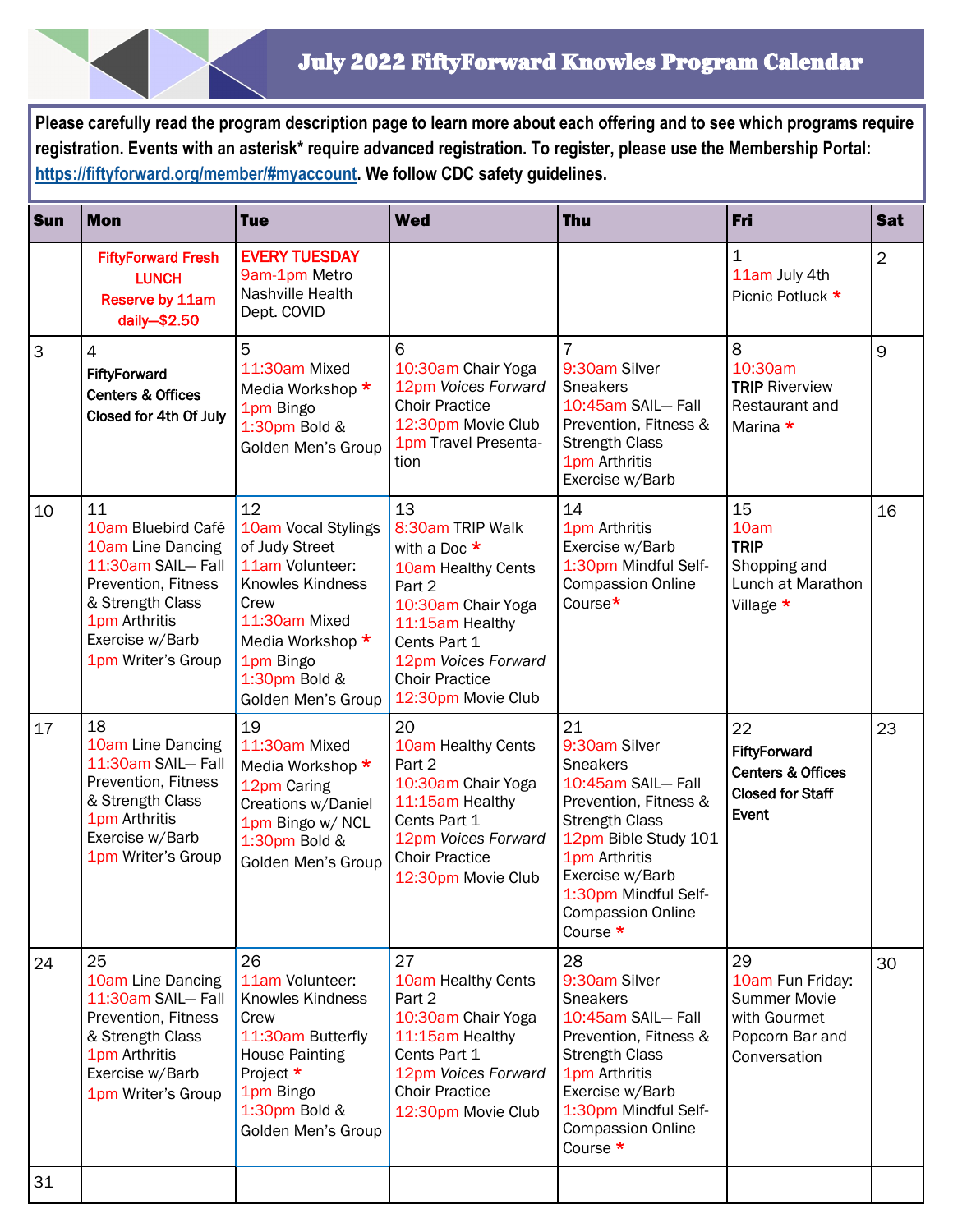

# Knowles Center Activities 8:30am–3pm Monday thru Friday

Visit the Knowles Game Room and practice pool, brush up on playing ping pong or choose a movie to watch from our movie library. You can also work on a puzzle, play scrabble or dominoes in our lobby between scheduled programs, or just come by and spend time enjoying the day with friends.

FiftyForward Fresh LUNCH 11:30am Monday thru Friday A nutritious lunch awaits you! Reserve your lunch by 11am with center staff and it will be ready for you to enjoy at 11:30am. Cost is \$2.50 per lunch. Must purchase in \$5.00 increments (2 lunches for \$5.00, 4 lunches for \$10.00, etc) payable by credit or debit card only. Menus will be posted at the beginning of each week.

Metro Nashville Health Dept. COVID Vaccines and Testing

Tuesdays, July 5, 12, 19, 26 from 9am-1pm Testing will occur outside in a tent so no one being tested will enter the building. For vaccinations, you can receive first, second and booster doses of J& J or Pfizer (not Moderna). Bring your vaccination card if you have one. There is no cost!

July 4th Picnic Potluck Friday, July 1, at 11am \* Sign up in Advance. Join us for a 4th of July celebration that is sure to be a BLAST! Sign up at the center to bring a dish or by calling Ann at 615-743-3401. We will provide hamburgers, drinks and tons of fun!!

Mixed Media Workshop Tuesdays, July 5, 12, 19 at 11:30am \* Sign up in Advance. Join these workshops to explore new creative projects with Ashley Mintz!

July 5: Mini Ring Bound Fold Out Journal — Create a journal with several different small panels that fold out and are bound by book rings. Each panel will relate to different themes and will incorporate collage and writing.

July 12: Abstract Collage Pieces - In this workshop, we will create a painted background on a large piece of paper and then create several small abstract paintings with different designs but similar color schemes, gluing them onto the larger paper to create a collage.

July 19: Mini File Folder Journal — Using file folders, we will create a small journal with pockets and dividers. We will use different materials to decorate each page and will also create small art cards to go into each pocket. This type of journal can be used as a recipe book, address book or travel journal!

Bingo Tuesdays, July 5, 12, 19, 26 at 1pm. Join us for an invigorating game of Bingo! There are no losers—everyone wins a prize!

# Bold & Golden Men's Retirement Group Tuesdays, July 5, 12, 19, 26 at 1:30pm.



Join this men's group to develop friendships, share experiences, talk about similar interests and simply spend time with other retired men.



**Program also offered virtually Denotes member-led program** 

# Chair Yoga Wednesdays, July 6, 13, 20, 27 at 10:30am.



Knowles member and certified yoga instructor Barbara Clinton will be at the center to teach a seated yoga class for all fitness levels. Benefits of yoga include less stress, pain management, and better sleep.

*Voices Forward* Choir Practice Wednesdays, July 6, 13, 20, 27 at 12pm. Led by our very own Daniel Christian, we invite you to be a part of the FiftyForward Knowles Choir, *Voices Forward*. Daniel has a music performance degree and is currently Music Director at a church in Clarksville. He has sung professionally for music concerts including the Gateway Symphony Chorus. This choral group is a non-auditioned, inclusive group of singers who share a passion for music!

Movie Club Wednesdays, July 6, 13, 20, 27 at 12:30pm.

Calling all movie buffs! Join friends for movie fun!

See America Tour Trip Presentation Wednesday, July 6 1-3 pm. Please join us this month to learn more about the 2022 trips to Hawaii, New England, Christmas in NYC and a 2023 Preview! Hear all the details and ask any questions that you might have.

## Silver Sneakers Thursdays, July 7, 21, 28 at 9:30am.

Join fitness instructor Kathleen Phillips for a fun workout that will increase muscle strength, range of motion, and improve activities for daily living. This is a moderate intensity class that uses chair for support and exercise.

Stay Active and Independent for Life (SAIL) Mondays, July 11, 18, 25 at 11:30am and Thursdays, July 7, 21, 28 at 10:45am Stay Active and Independent for Life (SAIL) is a strength, balance and fitness class that helps seniors stay active, independent and most importantly, reduce the risk of falling! Exercises are performed standing or seated and can be modified for all abilities. BRING A GUEST!

Arthritis Exercise with Barb Mondays and Thursdays, July 7, 11, 14, 18, 21, 25, 28 at 1pm. Join us for this evidence based, seated (or standing) exercise program that helps improve mobility, strength, and coordination. There is also plenty of laughter, fitness and friendship!

TRIP: Riverview Restaurant and Marina Friday, July 8 at 10:30am. \*Sign up in Advance. 4 participants required to make the trip. Cost: \$5.00 plus lunch. Bus leaves Knowles at 10:30am and will return at approx. 1pm. 11 seats available. Riverview Restaurant and Marina is located in Ashland City on the beautiful Cumberland River and is known for their catfish. They only use the best, domestic catfish and make most of their food from scratch - right down to the tartar and cocktail sauce! You'll want to get the Banana Pudding while it lasts - its just like Grandma used to make! You're sure to find something you'll love.

Bluebird Café Monday, July 11 at 10am. Relax with a cup of coffee and hear Nashville singer-songwriters perform at the famous Bluebird Café! This virtual concert will get you moving!